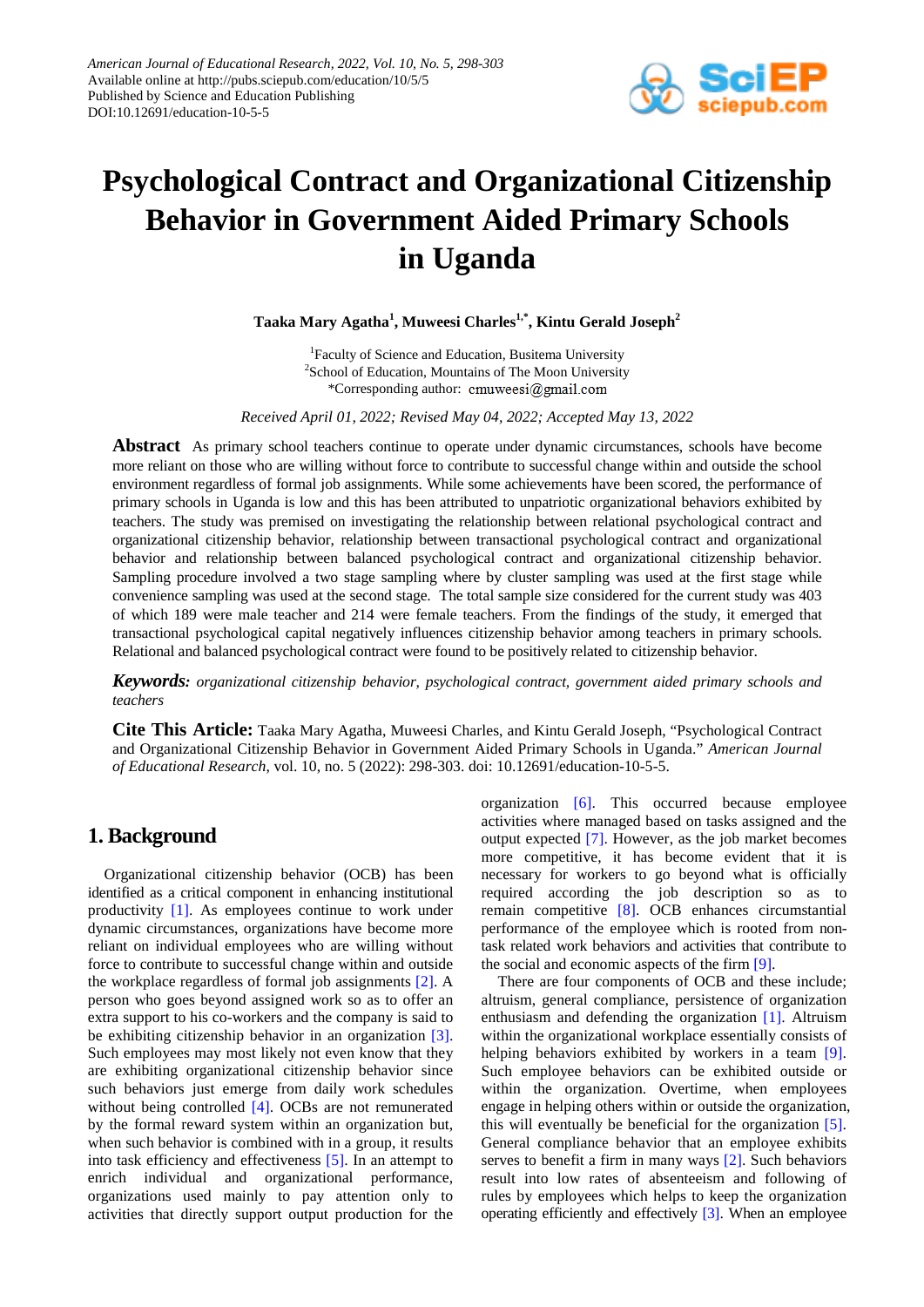is compliant, he doesn't or rarely engages in unproductive behaviors [\[4\].](#page-4-3) When such behaviors are minimized within the workplace, employees are naturally more productive. At some point an organization may find it fit to reward an employee who exhibits OCB but such rewards would be indirect, informal and uncertain [\[6\].](#page-4-5) It has been observed by Singh and Singh [\[6\]](#page-4-5) that different companies will experience different OCB levels from their employees. Klotz [\[8\]](#page-5-1) has shown that learning opportunities and structures within an organization can boost OCBs by nurturing a common purpose and deliberate thinking. When organizations create the right context, this can encourage employees to adopt values of sharing valid information, issue orientation, transparency, and responsibility so as to be ready to engage in OCB [\[2\].](#page-4-1)

When the Universal Primary Education was introduced in Uganda in 1997, the government committed itself to provide free quality education to all pupils of primary school going age [\[10\].](#page-5-3) Through the Millennium Development Goals, the Uganda government further committed itself to ensure that there will be delivery to all children a full course of primary education by 2015 [\[11\].](#page-5-4) While some achievements have been scored, the effectiveness and efficiency of Uganda's primary education is low and this has been attributed to unpatriotic organizational behaviors exhibited by teachers which include teacher absenteeism estimated at 20-30%, teacher's negative attitude to tasks assigned, late coming among others [\[12\].](#page-5-5) While salaries and benefits to teachers in government aided schools are paid promptly, attendance to duties assigned is low which has resulted into poor performance of schools [\[13\].](#page-5-6) Most teachers join the profession when they are not psychologically prepared for the demands of the jobs that they are assigned to  $[14]$ . It has been observed by Sekiwu et al [\[15\]](#page-5-8) that if an employee isn't psychologically prepared for the tasks assigned; his behaviors within and outside the organization will be detached from the goals of the organization. People tend to exhibit citizenship behavior in their workplaces on the basis of how well their aspirations and preferences connect with those of the organization which provides grounds for achieving personal values and purpose to be good to the organization [\[16\].](#page-5-9) If psychological contract between an employee and the employer exists, an employee is expected to engage in organization citizenship behavior [\[16\].](#page-5-9) This paper attempts to unpack the relationship between psychological contract and organizational citizenship behavior in primary schools in Uganda. The study was premised on investigating the relationship between relational contract and organizational citizenship behavior, relationship between transactional contracts and organizational behavior and relationship between balanced psychological contracts and organizational citizenship behavior. The rest of the paper explains the theoretical background, literature review, findings and implications of the study.

## **2. Theoretical Review**

According to the Social exchange theory, social and psychological conduct emerges from the interaction in behaviors between two or more entities [\[17,18\].](#page-5-10) According to the theory, the behavior of a person in any

social setting depends on the expectations of the cost and benefit that will emerge from his conduct [\[19\].](#page-5-11) That while a person engages in any form of activity with another entity, the success of such an engagement depends on personal expectations of how much to gain or lose [\[20\].](#page-5-12) A person will offer more effort in whatever he does for another entity if he expects to attain a relational or transactional benefit out of his conduct [\[21\].](#page-5-13) Within the social exchange theoretical framework, the behavior of entities working together for a common goal will be determined by the level of reciprocity expected. The reciprocation of outcomes from the engagements enhances trustworthiness among the entities which will in turn enable one entity to help another in a working environment and also enable conferring of benefits over the long term [\[21\].](#page-5-13) Reciprocity norm that exists within the interaction among various entities is universal and that individuals are compelled to return help received and not injure those who have helped them previously [\[19\].](#page-5-11) The devotion to the custom of reciprocity plays a central role to the actions of one entity contingent upon the reactions of the other entity(s) and it is this contingent interplay that characterizes how psychological contract between entities has been applied to the employment relationship to elicit citizenship behavior among employees [\[20\].](#page-5-12) In the current study, psychological contract is measured based on dimensions of relational contract, transactional contract and balanced contract while organizational citizenship behavior is measured based on sportsmanship, civic virtue and organizational commitment.

## **3. Literature Review**

## **3.1. Relationship between Relational Psychological Contract and Organizational Citizenship Behavior**

A relational contract is one which controls interactions between entities whose outcome is based upon a relationship of mutual trust [\[22\].](#page-5-14) A relational contract is based on the interpersonal relationship between two people which implicitly define the terms and understandings that determine the behavior of entities to the contract [\[23\].](#page-5-15) Relational contracts are characterized by a view that interactions among individual are relational rather than a discrete transaction between entities [\[24\].](#page-5-16) A relational contract is based on a number of requirements intended at assisting entities to have a productive and efficient relationship over a long-term period [\[25\].](#page-5-17) Good relational contracts should be flexible by being tolerant to trial and error but also the employee and employer need to be committed to the shared goals [\[26\].](#page-5-18) Relational contracts between the employee and the employer are based on mutual agreement with rewards of emotional elements. The relationship between employees and employers is founded on open-ended and longer engagement that enables workforces to grow and develop with the organization [\[22\].](#page-5-14) For relational contracts to be effective, parties need to collaborate and also maintain open communications. With a good relational contract between the employee and the employer, there will be clear roles demarcated and this will enable parties to focus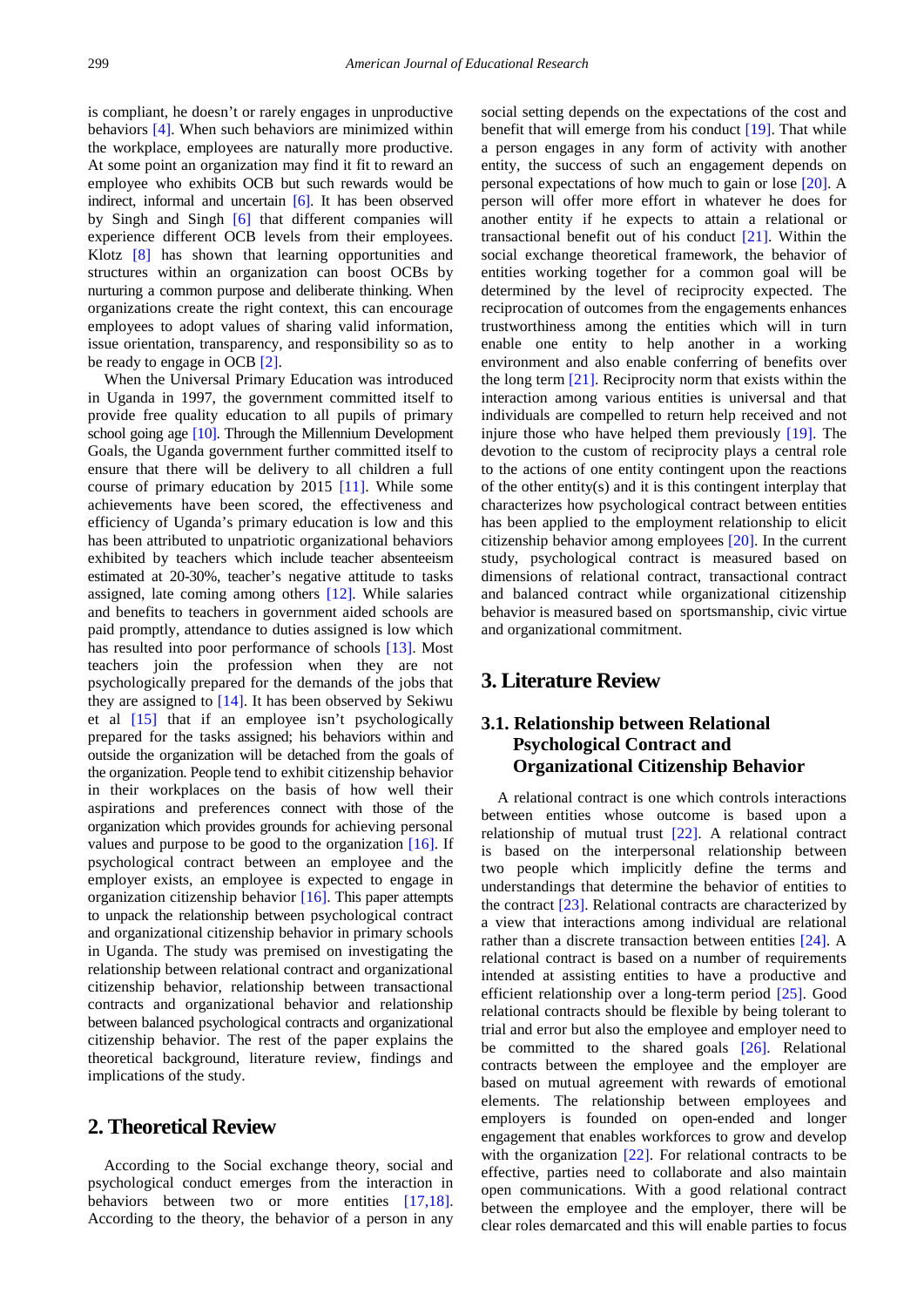on what they can do best, yet be able to draw on the skill and knowledge of the other [\[24\].](#page-5-16) This will an create an environment that induces the employee to be committed to the organization, exhibit good will, defend the organization and champion the cause for achieving organization goals [\[24\].](#page-5-16) 

**H1: There is a positive relationship between relational psychological contract and organizational citizenship behavior**

## **3.2. Relationship between Transactional Psychological Contract and Organizational Citizenship Behavior**

Transactional contract is a reciprocal and mutually accepted agreement between two or more parties which expresses the operating terms of a relationship [\[27\].](#page-5-19) A transactional relationship between two or more parties is one where each entity is bound by the transactional terms [\[28\].](#page-5-20) In such a relationship, each entity performs a task based on what is expected of him. Under transactional relationships, reciprocation is fundamental in order for both entities to stay connected [\[22\].](#page-5-14) Based on the transactional contracts, workers have very minimal expectations from their organization and they expect only what they agreed on in the written contract [\[24\].](#page-5-16) Employees are only willing to offer exactly what was described in the contract and they don't desire to do more than what they agreed on. Employers on the other hand expect only what was exactly detailed in the written contract and no more or no less of that [\[24\].](#page-5-16) It has been argued by Atkinson [\[26\]](#page-5-18) that a transactional contract is delicate and it's likely to fall apart more often when it is violated. With an expectation by both parties of total and equal reciprocation, there is a high likelihood for behavioral change when one party does not hold up to the tenets of the agreement [\[26\].](#page-5-18) Employees whose conduct is oriented towards transactional motives are characteristically performance-leaning and invest little emotional attachment to the organization they work for [\[22\].](#page-5-14) Such employees accept short-term benefits and they have minimal trust and commitment to uphold in the employment relationship.

**H2: There is a negative relationship between transactional psychological contract and organizational citizenship behavior**

## **3.3. Relationship between Balanced Psychological Contract and Organizational Citizenship Behavior**

A balanced psychological contract relates to an employee–employer relationship which features career advancement expectations in exchange for high individual performance on task assignments [\[29\].](#page-5-21) Balanced contracts bring together features of both transactional and relational contracts [\[30\].](#page-5-22) Psychological contracts which are balanced are said to be developmental in nature since they induce altruism behaviors from the employee [\[31\].](#page-5-23) It has been observed that balanced contracts exhibit an interpersonal approach of socio-emotional characteristic taking into

consideration the transactional orientations of precise performance-reward contingencies [\[32\].](#page-5-24) Balanced contracts are characterized with internal advancement, external employability and dynamic performance, while the employer makes assurances to provide employability that is long-term within and outside the organization [\[29\].](#page-5-21) A balanced psychological contract involves entities with a shared goal to be able to take on well-defined responsibilities, which enables them to develop their skills while the organization provides trainings to their workers, which is also beneficial to the organization  $[30]$ . In such a framework, workers are employed for a longer period of time and this gives them a positive future outlook which induces citizenship behavior.

**H3: There is a positive relationship between balanced psychological contract and organizational citizenship behavior**

## **4. Methods**

The present study was carried out from Uganda and the considered population comprised of teachers from government aided primary schools located in Jinja District. Government aided schools where considered for the study because such schools are grappling with inefficiencies emanating from teacher misconduct. Teachers where considered because the study aims at investigating their citizenship behavior. Teachers where drawn from various schools located in the four divisions of Jinja. Sampling procedure involved a two stage sampling where by cluster sampling was used at the first stage. Schools were clustered based on the divisions that make up Jinja District. After clustering, convenience sampling was used to choose respondents of the study who were readily available and willing to participate in the study. The total sample size considered for the current study was 403 of which 189 were male teacher and 214 were female teachers.

### **4.1. Data Collection**

A questionnaire to be used in the study was developed which was delivered to the respondents considered for the study. The survey questionnaire was broken down into two parts where by the first part comprised of general information and the independent variable. The second part of the survey questionnaire that was supplied to respondents measured the dependent variable. First part of the questionnaire was delivered first to the respondents while the second part of the questionnaire was delivered after an interval of a week. This was intended at reducing on the common method bias which affects reliability of data results.

## **4.2. Measures**

The study variables included psychological capital which was the independent variable while the second variable was organization citizenship behavior which is the dependent variable. Psychological contract was measured based on dimensions of relational psychological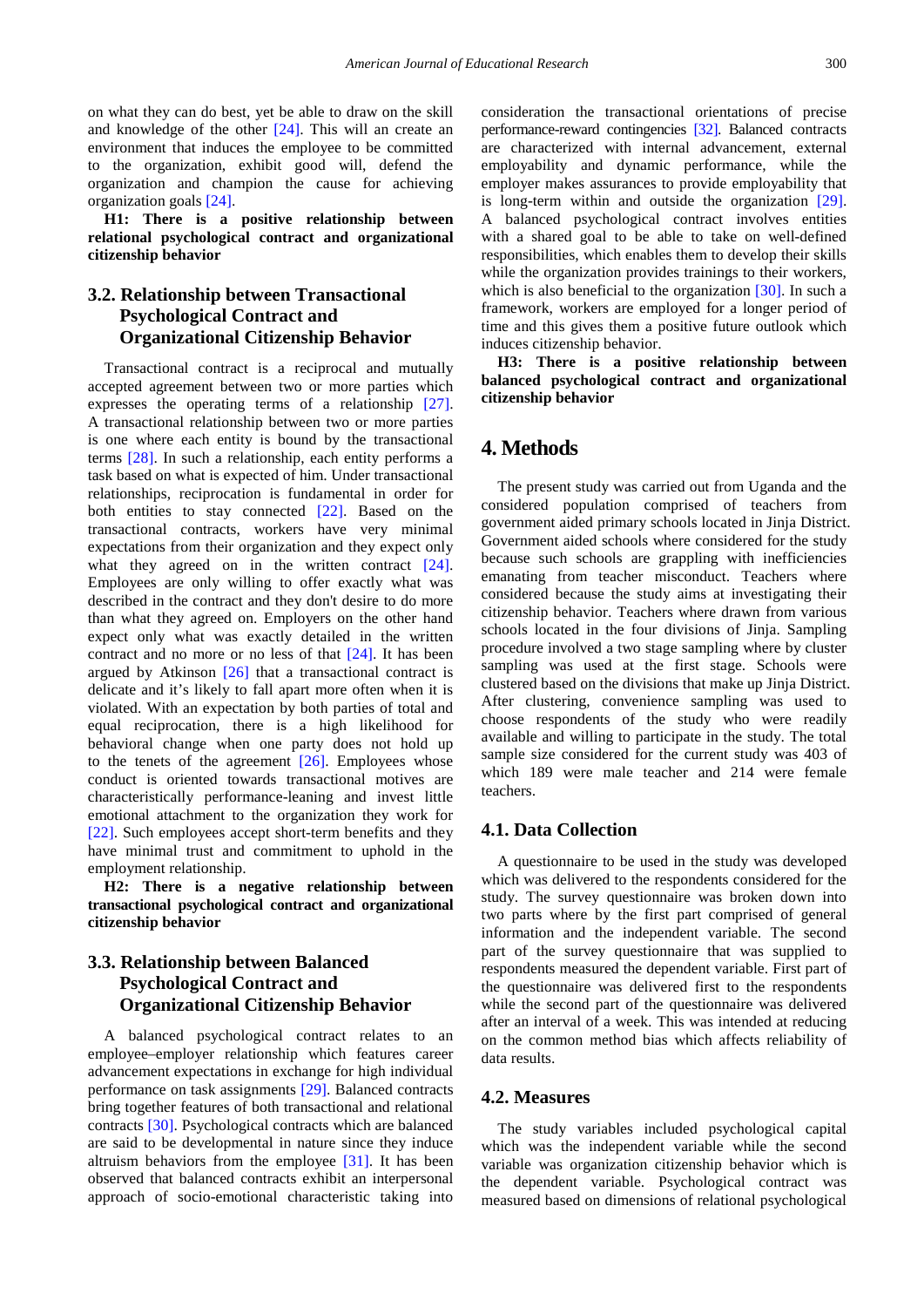contract, transactional psychological contract and balanced psychological contract [\[33,34\].](#page-5-25) Organizational citizenship behavior was measured based on dimensions of sportsmanship, civic virtue and organizational commitment [\[8,35\].](#page-5-1) Validated tools where adapted and modified to fit context of the study.

# **5. Results and discussions**

#### **5.1. Demographic Characteristics**

Out of the 403 respondents who were supplied with survey questionnaires, 312 were returned giving a response rate of 77.4%. By gender, females accounted for 178(57%) while males accounted for 134(43 %.). Based on distribution according to division, the findings also indicate that 82(26%) of the respondents were from Mpumudde, 71(23%) of the respondents where from Central division, 79 (25%) where from Walukuba, while 80(25%) where from Mafubira. According to level of education, 123(39%) had certificates, 113(36%) had diploma, 71(23%) had degrees while 5(2%) had masters.

#### **5.2. Reliability and Validity**

Study instruments were subjected to reliability and validity test. Confirmatory analysis (CFA) was carried out to determine validity and reliability of instruments whose results are shown in [Table 1.](#page-3-0) Hair et al. [\[36\],](#page-5-26) observed that for an item to be valid, its factor loading should at least load at 0.5 and above. From [Table 1,](#page-3-0) it can be detected that all items ranged from 0.5 to 0.9. Fornell and Larker [\[37\]](#page-5-27) noted that for an instrument to be reliable, construct validity should load at 0.6 while average variance extracted (AVE) should load at least 0.5. From the table above, it can be detected that all variables achieved the minimum threshold points for both composite reliability (CR) and AVE. Hair et al. [\[36\]](#page-5-26) observed that there should be discrimination in constructs that measure a variable and this is done using the discriminant validity criterion. The criterion requires that the square of multiple correlations between constructs should be less than AVE. This was achieved for all constructs used in the study

<span id="page-3-0"></span>

| <b>Item</b>             | Loading     | <b>CR</b> | <b>AVE</b> | Cronbach |
|-------------------------|-------------|-----------|------------|----------|
| Psychological contract  |             |           |            | 0.68     |
| Transactional           | $0.5 - 0.9$ | 0.78      | 0.59       |          |
| Relational              | $0.6 - 0.7$ | 0.76      | 0.51       |          |
| <b>Balanced</b>         | $0.5 - 0.9$ | 0.78      | 0.71       |          |
| OCB                     |             |           |            | 0.72     |
| Sportsmanship           | $0.5 - 0.9$ | 0.73      | 0.52       |          |
| Civic virtue            | $0.8 - 0.9$ | 0.75      | 0.65       |          |
| Organization commitment | $0.7 - 0.9$ | 0.80      | 0.72       |          |

## **5.3. Model Summary**

Data received from the respondents was analyzed by means of regression analysis and a model was derived whose summary is captured [Table 2.](#page-3-1) As indicated from the summary, the coefficient of determination is 57.7% meaning that a combination of transactional psychological contract, relational psychological contract and balanced psychological contract explain the variation in OCB by 57.7%.

#### **Table 2. Model summary**

#### **Model Summary<sup>b</sup>**

<span id="page-3-1"></span>

| Model |                   | R Square | Adjusted R<br>Square | Std. Error of the<br>Estimate |  |
|-------|-------------------|----------|----------------------|-------------------------------|--|
|       | .759 <sup>a</sup> | .577     | .572                 | 1.82179                       |  |

a. Predictors: (Constant), Transactional, Relational, Balanced b. Dependent Variable: OCB

An Analysis of the Variance (ANOVA) was carried out and as indicated in the table, F is distributed with (1, 309). The F value of 138.01 is statistically significant with a probability value of 0.00. This means that the probability of observing a variable which is greater than or equal to 138.01 is less than 0.00. Therefore, there is strong evidence that the impact of a combination of transactional, relational and balanced psychological contract on OCB is not zero.

| Table 3. Analysis of Variance (ANOVA) |  |  |  |  |  |
|---------------------------------------|--|--|--|--|--|
| 1.777712                              |  |  |  |  |  |

| Model      | Sum of Squares | df  | Mean Square |         | Sig.              |
|------------|----------------|-----|-------------|---------|-------------------|
| Regression | 1374.137       |     | 458.046     | 138.010 | .000 <sup>b</sup> |
| Residual   | 1008.954       | 309 | 3.319       |         |                   |
| Total      | 2383.091       | 312 |             |         |                   |
|            |                |     | ANUVA"      |         |                   |

a. Dependent Variable: OCB

b. Predictors: (Constant), Transactional, Relational, Balanced.

#### **Table 4. Regression coefficients**

<span id="page-3-2"></span>

|       |                 |                                    |            | Coefficients <sup>a</sup>        |        |      |                                 |                    |
|-------|-----------------|------------------------------------|------------|----------------------------------|--------|------|---------------------------------|--------------------|
| Model |                 | <b>Unstandardized Coefficients</b> |            | <b>Standardized Coefficients</b> |        |      | 95.0% Confidence Interval for B |                    |
|       |                 | В                                  | Std. Error | Beta                             |        | Sig. | Lower Bound                     | <b>Upper Bound</b> |
|       | (Constant)      | 2.600                              | .583       |                                  | 4.460  | .000 | 1.453                           | 3.747              |
|       | Transactional   | $-.047$                            | .023       | $-.110$                          | 2.045  | .042 | .002                            | .093               |
|       | Relational      | .173                               | .027       | .355                             | 6.304  | .000 | .119                            | .227               |
|       | <b>Balanced</b> | 1.318                              | .128       | .441                             | 10.338 | .000 | 1.068                           | .569               |

a. Dependent Variable: OCB.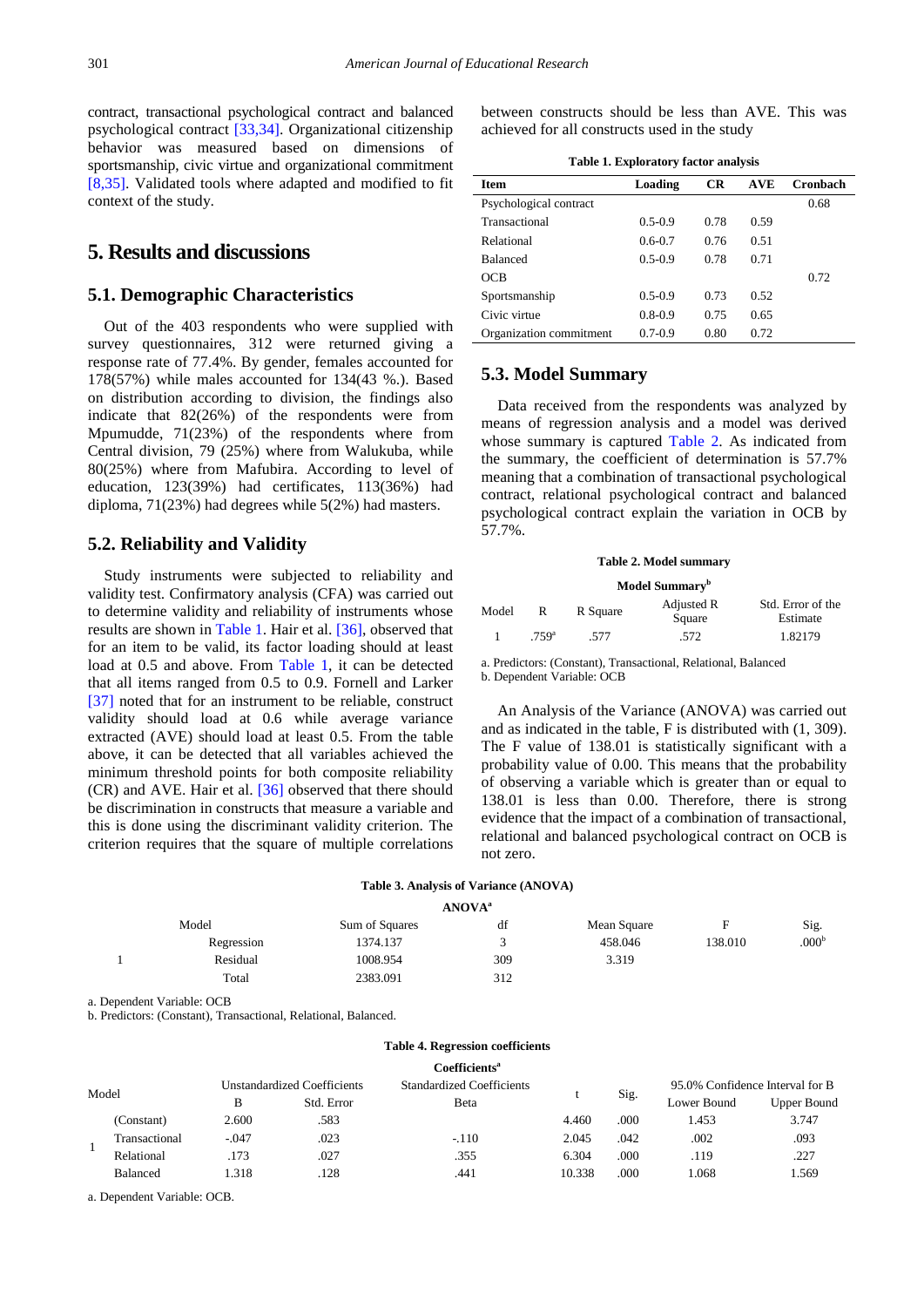## **5.4. Relationship between Transactional Psychological Capital and Organizational Citizenship Behavior**

The study sought to investigate the relationship between transactional psychological contract and organizational citizenship behavior in government owned primary schools. As indicated in the [Table 4,](#page-3-2) there is a negative relationship between transactional psychological contract and organizational citizenship behavior. As indicated in the table, a unit increase in transactional psychological contract will result into 11.1% reduction in organizational citizenship behavior which is significant at 5% critical value. Therefore, the more primary school administrators in Uganda boost transactional contracts with teachers, it will diminish citizenship behavior. This result is empirically supported whereby it was observed that employees whose conduct is oriented towards transactional motives they characteristically become performance-leaning and invest little emotional attachment to the organization they work for [\[24,25\].](#page-5-16) Such employees accept short-term benefits and they have minimal trust and commitment to uphold in the employment relationship.

## **5.5. Relationship between Relational Psychological Capital and Organizational Citizenship Behavior**

The study also investigated the relationship between relational psychological contract and organizational citizenship behavior government owned primary schools. As indicated in [Table 4,](#page-3-2) a unit increase in relational capital raises citizenship behavior among teachers in primary schools by 35.5%. The magnitude of influence was found to be significant at a critical value of 5% which is greater than the probability value of 0.042. The finding is empirically supported where by it was noted that a good relational contract between the employee and the employer ushers in a sense of mutuality between the employer and employee. A relational contract creates an environment of cooperation among entities which will enable parties to focus on what they can do best, yet be able to draw on the skill and knowledge of the other [\[22,27\].](#page-5-14) This will create an atmosphere that induces the teachers to be committed to the schools, exhibit good will, defend the schools with its programs and champion the cause for achieving organization goals.

## **5.6. Relationship between Balanced Psychological Capital and Organizational Citizenship Behavior**

Similarly, the study investigated the relationship between balanced psychological capital and organizational citizenship behavior. As indicated in the [Table 4,](#page-3-2) a unit increase in balanced psychological capital will result into a 44.1% increase in citizenship behavior among teachers in primary schools in Jinja District. The result is statistically significant with a probability value of zero. It was observed by Kaya and Karatepe [\[30\]](#page-5-22) that psychological contracts which are balanced are said to be developmental

in nature since they induce altruism behaviors from the employee.

## **6. Conclusions and Recommendations**

The study sought to investigate the relationship between psychological contract and OCB. From the findings, it emerged that transactional psychological capital negatively influences citizenship behavior among teachers in primary schools. Relational psychological contract was found to be positively related to citizenship behavior. Among the three constructs measuring psychological contract, balanced psychological capital had the highest magnitude of influence on citizenship behavior with 44.1% compared to relational and transactional contracts. From the findings, schools' administrators in primary schools in Uganda should champion contracts that bring together features of both transactional and relational contracts with their teachers since this creates an environment where by teachers can trust their administrators and champion brotherhoods in schools which enrich individual commitment to school objectives.

# **7. Limitations and Areas for Further Study**

The study was carried out in only government aided schools in Jinja. It isn't known whether the results resonate with teachers in private schools. Therefore, there is need to extend the study to include private schools. The study used a cross sectional survey design. There is need to investigate the phenomena using a longitudinal design so as to examine the study over a long period of time. The study was carried out from Jinja which is an urban area. There is need to extend the study to villages so as to examine comprehensively the phenomena under study.

## **References**

- <span id="page-4-0"></span>[1] Kim, W. G., McGinley, S., Choi, H. M., & Agmapisarn, C. (2020). Hotels' environmental leadership and employees' organizational citizenship behavior. *International Journal of Hospitality Management*, *87*, 102375.
- <span id="page-4-1"></span>[2] Ocampo, L., Acedillo, V., Bacunador, A. M., Balo, C. C., Lagdameo, Y. J., & Tupa, N. S. (2018). A historical review of the development of organizational citizenship behavior (OCB) and its implications for the twenty-first century. *Personnel Review*.
- <span id="page-4-2"></span>[3] Bogler, R., & Somech, A. (2019). Psychological capital, team resources and organizational citizenship behavior. *The Journal of psychology*, 153(8), 784-802.
- <span id="page-4-3"></span>[4] Pham, N. T., Tučková, Z., & Jabbour, C. J. C. (2019). Greening the hospitality industry: How do green human resource management practices influence organizational citizenship behavior in hotels? A mixed-methods study. *Tourism Management*, *72*, 386-399.
- <span id="page-4-4"></span>[5] de Geus, C. J., Ingrams, A., Tummers, L., & Pandey, S. K. (2020). Organizational citizenship behavior in the public sector: A systematic literature review and future research agenda. *Public Administration Review*, *80*(2), 259-270.
- <span id="page-4-5"></span>[6] Singh, S. K., & Singh, A. P. (2018). Interplay of organizational justice, psychological empowerment, organizational citizenship behavior, and job satisfaction in the context of circular economy. *Management Decision*.